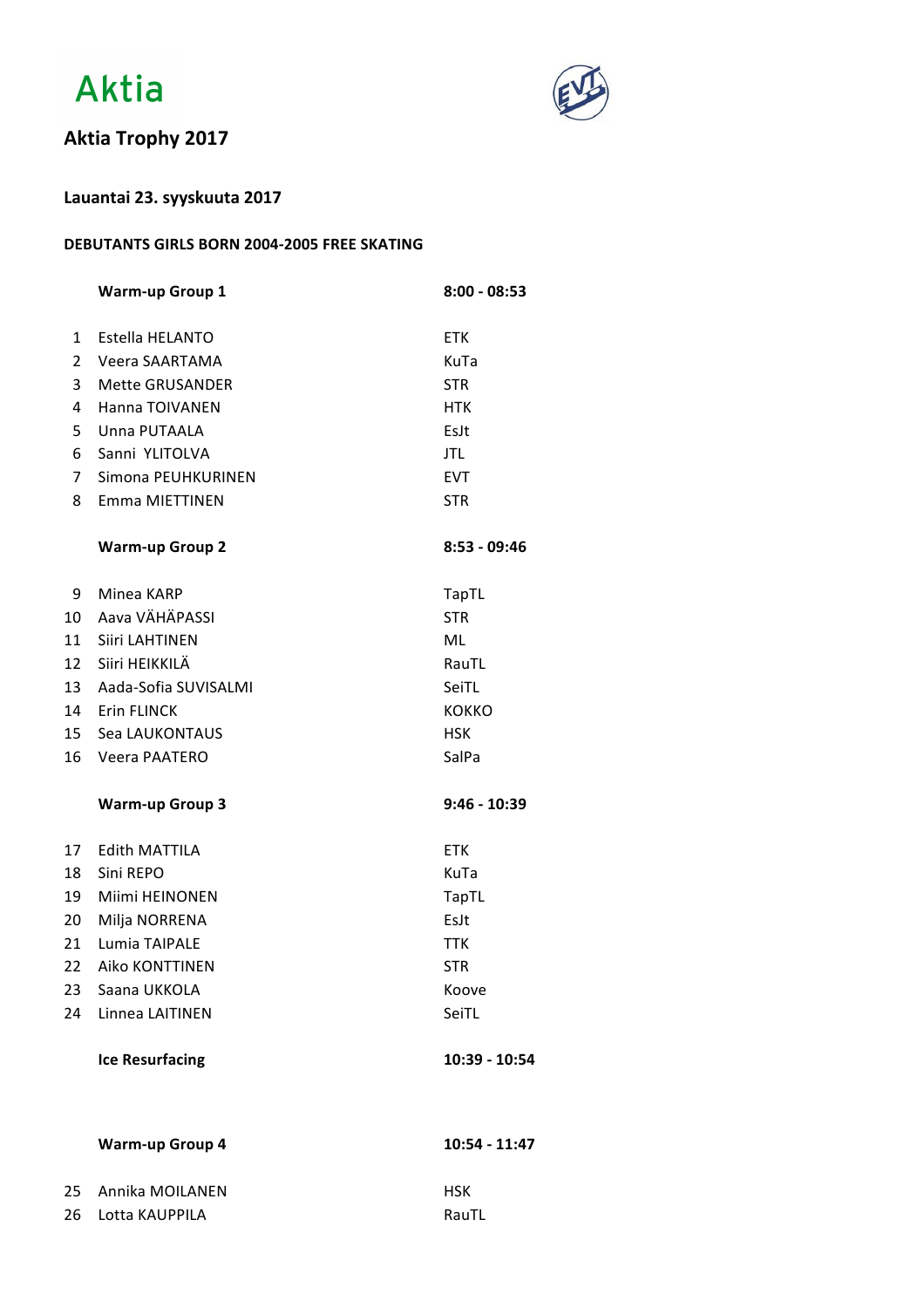# Aktia



| 27 Annabel ORRENMAA       | Koove      |
|---------------------------|------------|
| 28 Aada TARVAINEN         | KaTa       |
| 29 Minja PELTONEN         | Eslt       |
| 30 Emilia ERHOLTZ         | TapTL      |
| 31 Emma NYYSSÖNEN WD 21.9 | لمتما      |
| 32 Tia SAJALAHTI          | <b>TTK</b> |

### **DEBUTANTS GIRLS BORN 2004-2005 FREE SKATING DEBUTANTS GIRLS BORN 2006-2007 FREE SKATING**

|                | <b>Warm-up Group 5</b> | $11:47 - 12:28$ |
|----------------|------------------------|-----------------|
| 33             | Peppi VALLENIUS        | TapTL           |
| 34             | Cecilia WÄCHTER        | <b>JTL</b>      |
| 35             | Aada SOMERPALO         | SalPa           |
| 1              | Eevi KANKAANRANTA      | EsJt            |
| $\overline{2}$ | Angelina MOROZYUK      | LT              |
| 3              | Henna MATTILA          | <b>TapTL</b>    |
|                | <b>Warm-up Group 2</b> | 12:28 - 13:21   |
| 4              | Emilia ERKO            | RauTL           |
| 5              | <b>Suvita TUOMINEN</b> | Koove           |
| 6              | Lotta KOSKINEN         | Koove           |
| 7              | <b>Emma HENTUNEN</b>   | <b>KULs</b>     |
| 8              | Anna BERGSTRÖM         | <b>HTK</b>      |
| 9              | Klara ISONEN WD 23.9   | <b>ETK</b>      |
| 10             | Emma ERHOLM            | RauTL           |
| 11             | Oona KAUPPINEN         | ML              |
|                | <b>Ice Resurfacing</b> | 13:21 - 13:36   |
|                | <b>Warm-up Group 3</b> | 13:36 - 14:29   |
| 12             | Meri FAGERLUND         | <b>ETK</b>      |
| 13             | Lotte ERONEN           | <b>TapTL</b>    |
| 14             | Rosa REPONEN           | TapTL           |
| 15             | Nella LAPPALAINEN      | <b>KULs</b>     |
| 16             | Maria IZOTOVA          | <b>STR</b>      |
| 17             | Yulia FEDOROVA         | EsJt            |
| 18             | <b>Nella AALTONEN</b>  | <b>TapTL</b>    |
| 19             | Oona VEIJOLA           | EsJt            |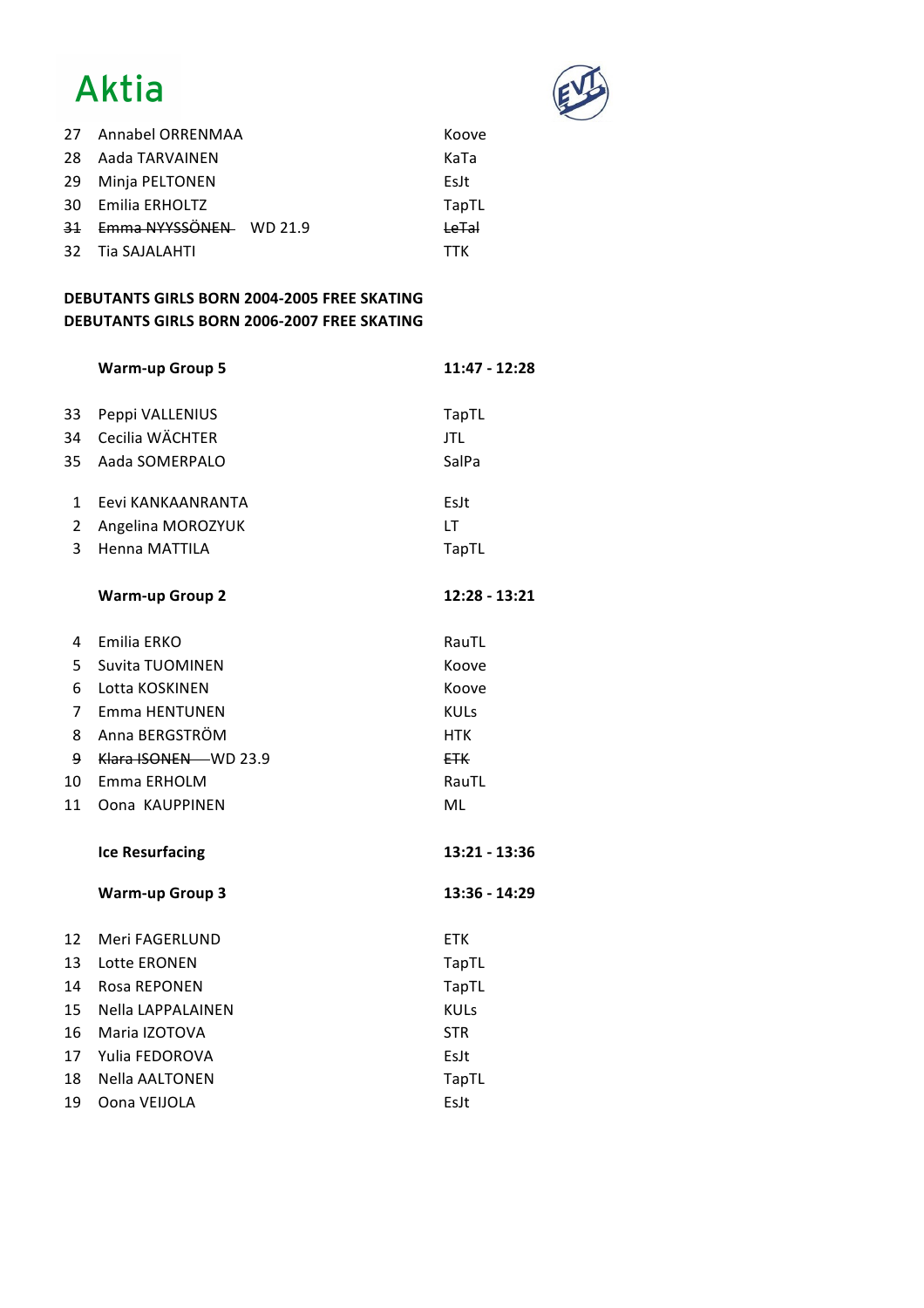



### **DEBUTANTS BOYS FREE SKATING AND SPRINGS A BOYS FREE SKATING**

|                | <b>Warm-up Group 1</b>                     | 14:29 - 15:04 |
|----------------|--------------------------------------------|---------------|
| $\mathbf{1}$   | Jari KRESTYANNIKOV                         | <b>TapTL</b>  |
| $2^{\circ}$    | <b>Matias LINDFORS</b>                     | EsJt          |
| 3              | Pietari ANTTILA                            | <b>JTL</b>    |
|                |                                            |               |
| $1 \quad$      | Eetu VALTOLA                               | ML            |
| $\overline{2}$ | Anton ERKAMA                               | <b>HTK</b>    |
|                |                                            |               |
|                | <b>Ice Resurfacing</b>                     | 15:04 - 15:19 |
|                | <b>ADVANCED NOVICE GIRLS SHORT PROGRAM</b> |               |
|                | <b>Warm-up Group 1</b>                     | 15:19 - 15:59 |
| $\mathbf{1}$   | Oona HEILALA                               | LTL           |
| $\overline{2}$ | Amanda SYDÄNLAMMI                          | LTL           |
|                | 3 Emma AIRISTO                             | <b>HTK</b>    |
| $\overline{4}$ | Eveliina ALARANTA                          | LTL           |
|                | 5 Victoria LASS                            | FSC G         |
| 6              | Sandra-Liisa JERMONOK                      | FSC G         |
| 7 <sup>1</sup> | Jenni JOHANSSON                            | <b>EVT</b>    |
|                | <b>Warm-up Group 2</b>                     | 15:59 - 16:39 |
| 8              | Lidia SHAKHOVA                             | <b>EVT</b>    |
| 9              | Siina ÄRLING                               | <b>JyTLS</b>  |
|                | 10 Sofia TEIVAINEN                         | <b>HSK</b>    |
|                | 11 Sirkku KOSKENVAARA                      | EsJt          |
| 12             | Anna SIHVONEN                              | <b>EVT</b>    |
|                | 13 Emma TYNJÄ                              | ETK           |
| 14             | Nea KOUKONEN                               | <b>EVT</b>    |
|                | <b>Ice Resurfacing</b>                     | 16:39 - 16:54 |
|                | <b>Warm-up Group 3</b>                     | 16:54 - 17:34 |
| 15             | Ria PÄIVÖLÄ                                | EsJt          |
| 16             | Hertta NIEMELÄINEN                         | LeTal         |
| 17             | Emma POIKSELKÄ                             | KaTa          |
| 18             | Viola SERGEJEVA                            | FSC G         |
| 19             | Dina PÖLLÄNEN                              | EsJt          |
| 20             | Frida PAJULA                               | LrTL          |
| 21             | Milla DEGERLUND                            | <b>ETK</b>    |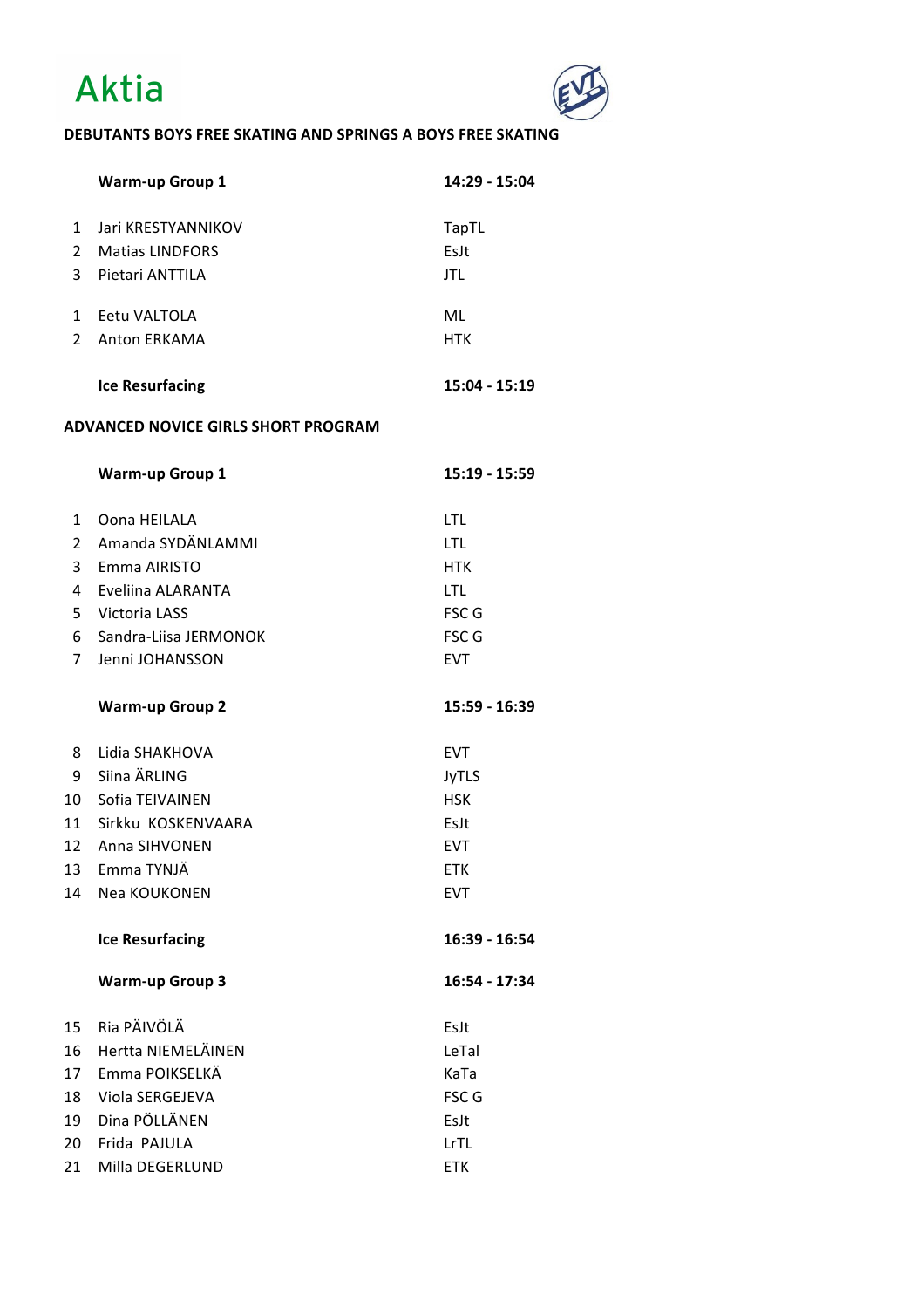# Aktia



**Warm-up Group 4 17:34 - 18:14**

| <b>Warm-up Group 4</b> |  |
|------------------------|--|
|------------------------|--|

| 22             | <b>Edvina LANGHOFF</b>               | EsJt          |
|----------------|--------------------------------------|---------------|
|                | 23 Jessika LOUHELAINEN               | <b>ETK</b>    |
|                | 24 Ellen AMPER                       | <b>HSK</b>    |
|                | 25 Linda KORHONEN                    | ML            |
|                | 26 Stella SAINIO                     | <b>HTK</b>    |
|                | 27 Elli KOUKKARI                     | <b>RTL</b>    |
|                | 28 Alisa AIMONEN                     | <b>EVT</b>    |
|                | <b>Warm-up Group 5</b>               | 18:14 - 18:59 |
| 29             | Aava UTRIAINEN                       | <b>ETK</b>    |
|                | 30 Jenni AALTO                       | <b>TTK</b>    |
|                | 31 Heidy Mari AINJÄRV                | FSC G         |
|                | 32 Alexandra ZHOVTOBRYUKH            | <b>JyTLS</b>  |
| 33             | Sille-Riin TALI                      | FSC G         |
|                | 34 Elsa VATANEN                      | KaTa          |
|                | 35 Isabel HAAVISTO                   | <b>TTK</b>    |
| 36             | Janna JYRKINEN                       | LrTL          |
|                | <b>Ice Resurfacing</b>               | 18:59 - 19:14 |
|                |                                      |               |
|                | <b>JUNIOR B LADIES SHORT PROGRAM</b> |               |
|                | <b>Warm-up Group 1</b>               | 19:14 - 19:55 |
| $\mathbf{1}$   | Oona KOIVUKOSKI                      | RauTL         |
| $\overline{2}$ | Sanni VIIKKI                         | <b>JyTLS</b>  |
|                | 3 lida SOPANEN                       | <b>EVT</b>    |
| $\overline{4}$ | Seela KORPISAARI                     | <b>RTL</b>    |
| 5              | Lotta LAINE                          | <b>JTL</b>    |
| 6              | Saga LÖNNQVIST                       | <b>ETK</b>    |
|                | <b>Warm-up Group 2</b>               | 19:55 - 20:36 |
| 7              | Ellen NORDENSWAN                     | <b>EVT</b>    |
| 8              | Henriikka HONKANEN                   | ML            |
| 9              | Rosa NOKIO- WD 21,9                  | <b>EVT</b>    |
| 10             | Emma VAAHTERA                        | RauTL         |
| 11             | lida KOKKO                           | <b>JTL</b>    |
| 12             | Aino SAARINEN                        | RauTL         |

**Ice Resurfacing 20:36 - 20:46**